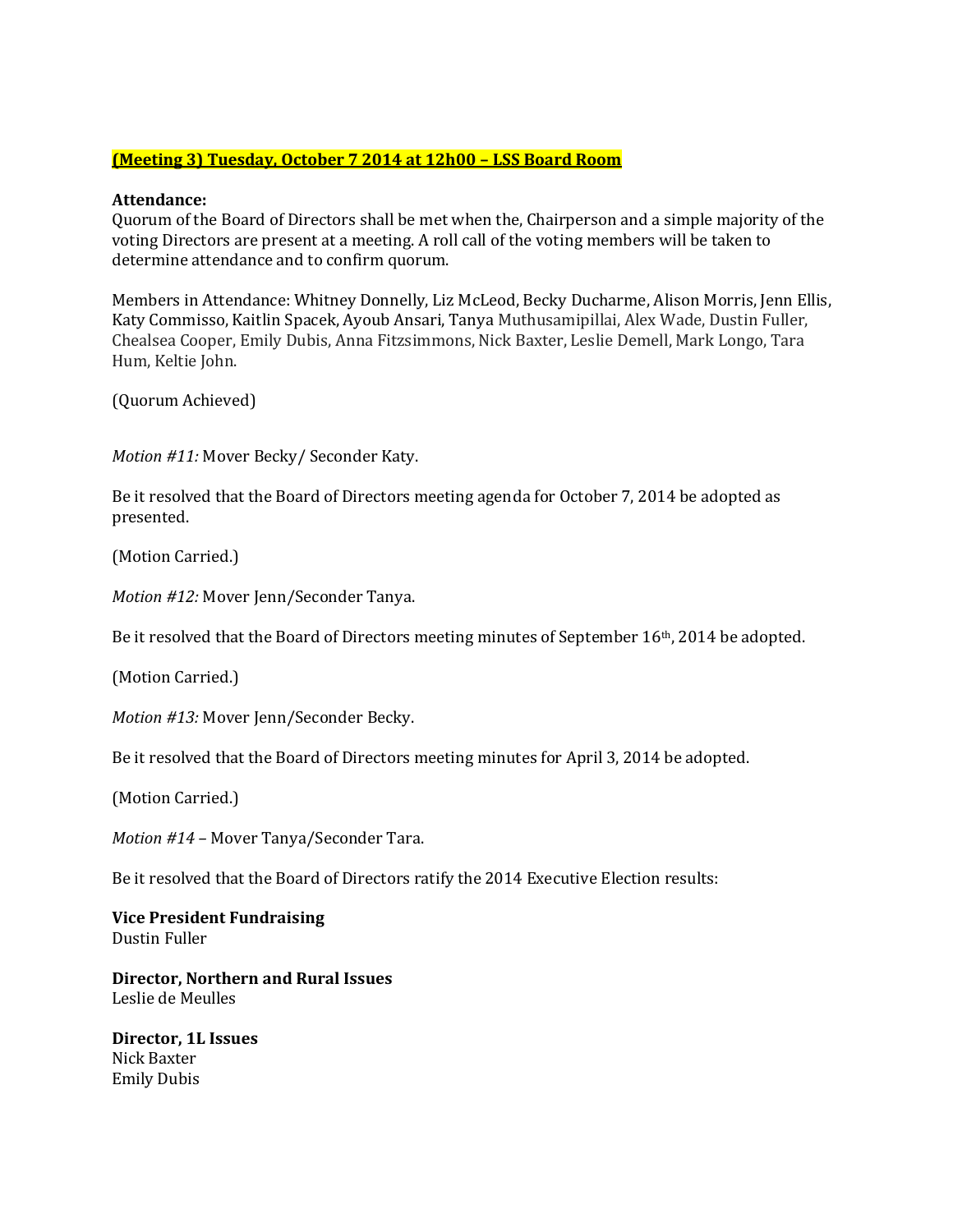**Director, 2L Issues** Keltie John Alex Wade

#### **Director, 3L Issues** Chelsea Cooper Mark Longo

(Motion Carried.)

*Motion #15:* Mover Katy/Seconder Jenn.

Be it resolved that the LSS BOD Election Ballots be destroyed.

(Motion Carried.)

*Motion #16***:** Mover Katy/Seconder Jenn.

Be it resolved that VP Operations can use \$200 of the social budget for the wine/cheese social to be held Thursday, October 9, 2014.

(Motion Carried.)

#### **Executive reports:**

- Minutes used to be posted online to be updated and posted for 2014-2015 Year as one consolidated document.
- Updated club funding forms are to be created to be more similar to those provided to students by LUSU. Additionally, new forms will provide more information for LSS to make funding decisions.
- Photos of new board to proceed after reading week.
- Discussion regarding use of an LSS Facebook page instead of a group. Further research is required to facilitate a proper discussion regarding potential advantages and use.

# **VP Operations:**

- Attempting to obtain an ATM.
- There is to be a discussion with Maria regarding holding the formal in the gym.
- Halfway to grad party (January). Looking for a sponsor instead of use of LSS funds.
	- o Approximately \$4000 "Cocktail party".

#### **VP External Affairs:**

- Parking in the faculty parking lot after 5pm or on the weekend is allowed.
	- o Concern regarding scarcity of parking near school.
- Research regarding law students assisting with internal applications in prison is ongoing.
- Dodge ball with the Medical school was a success.

#### **VP Finance:**